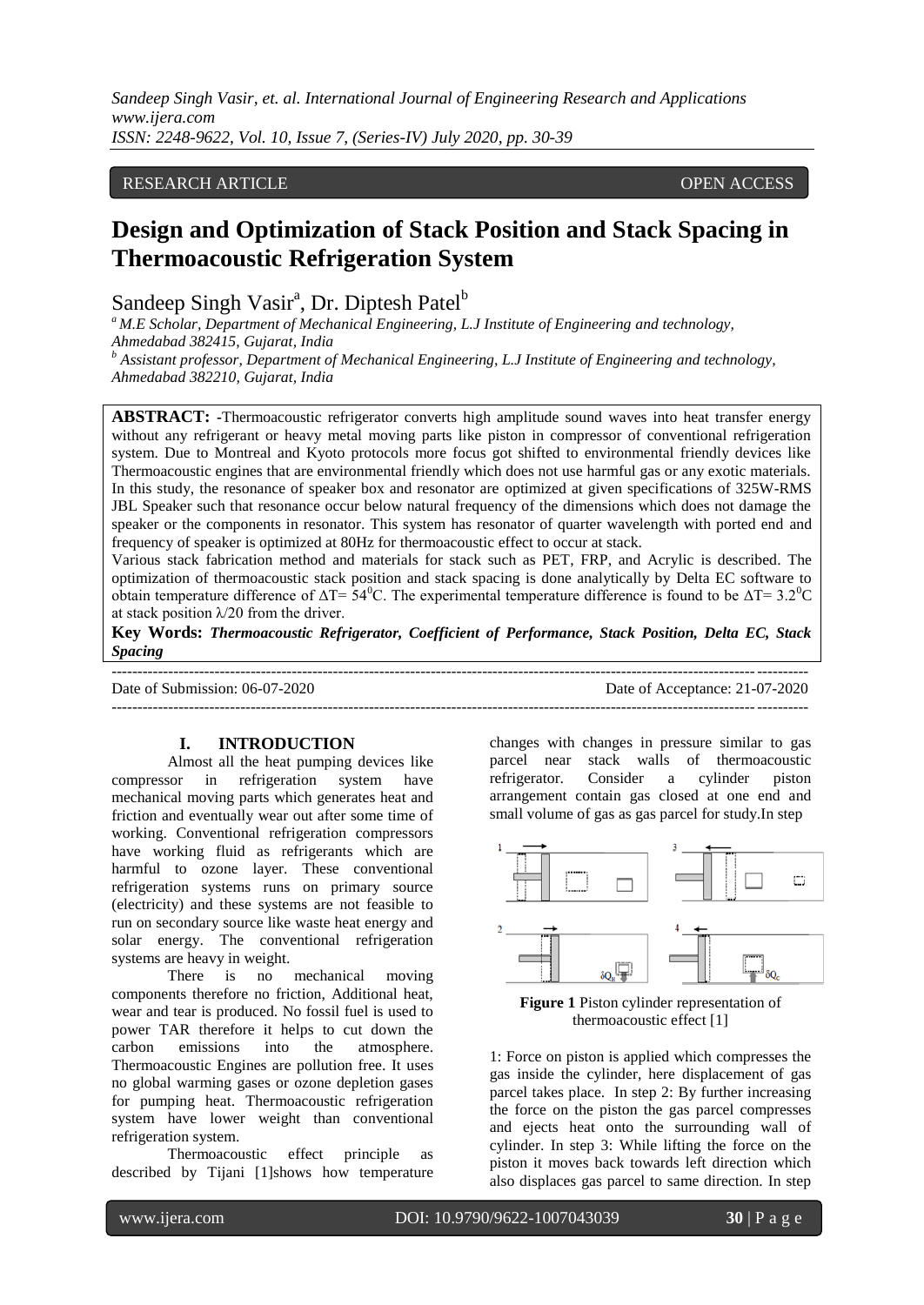4: The gas parcel expands and is cooler than the local wall temperature, heat flows irreversibly from cylinder wall to gas parcel and cycle starts again. After many cycles right end gets warmer while left end gets cooler, this results in temperature gradient across the cylinder. This effect occurs in thermoacoustic stack walls where loudspeaker driver moves rapidly as piston and resonator resonates at peek amplitude to provide local pressure points inside the stack wall same as cylinder in this case.

In Research papers [1], [3] stack is positioned closer to Driver, which shows that when stack is closer to driver, the conversion of acoustic power to thermoacoustic effect is high. The cross sectional area of driver, resonator an stack should be same for better performance and uniform acoustic field with low distortion. From paper [2] stack length range observed should be L\_s≪  $\lambda/2\pi$ . From paper [2] stack spacing should be between  $2\delta_k$  to  $4\delta_k$  but from paper [4] this range is shortened to  $2.5\delta_k$  to  $3\delta_k$ . By paper [8] stack plate thickness range found was between 0.5mm to 0.15mm but in paper [7] they found optimum stack plate thickness to be 0.3mm. Therefore concluded stack plate thickness range is between 0.3mm to 0.15mm. From paper [7] stack position in resonator is kept at a distance of  $\lambda$ /20 from acoustic node and in paper [8] it is concluded between  $\lambda/20$  to  $\lambda/8$ . The appropriate resonator length is quarter of the wavelength  $\lambda$ /4. Such that there is low acoustic power losses. For better performance helium gas is used at 10 bar pressure inside resonator [2], while using helium at atmospheric pressure the results came same as using air at atmospheric pressure [10]. Therefore many papers used air at atmospheric pressure due to its free availability and no leakage issue. In paper [6] it is shown that lower frequency of about 250 Hz gave highest temperature difference. Therefore the range of operating frequency is taken as 80 Hz to 250 Hz. In paper [9] one of the causes due to low performance was low power of the speaker, therefore high power speaker is suggested for the system. As seen in paper [9] the shape of the driver an resonator was different which cause distortion in acoustic field result in low performance of the system, for better performance of the system the resonator shape and cross sectional area is kept same as driver specifications.

# **II. THERMOACOUSTIC REFRIGERATION SYSTEM**



*Figure 1 Schematic diagram of Thermoacoustic refrigerator*

- First speaker box mounts speaker and resonator.
- Stack is placed inside resonator and two holes are made across the stack for digital thermometer.
- The speaker is powered by amplifier which runs on Direct current, therefore a power supply is provided to convert AC to DC.
- The frequency generator application provides various standing wave and travelling wave frequencies in a laptop which would give signal to amplifier.
- The readings are taken visually indicated on digital thermometer.



**Figure 3** Thermodynamic design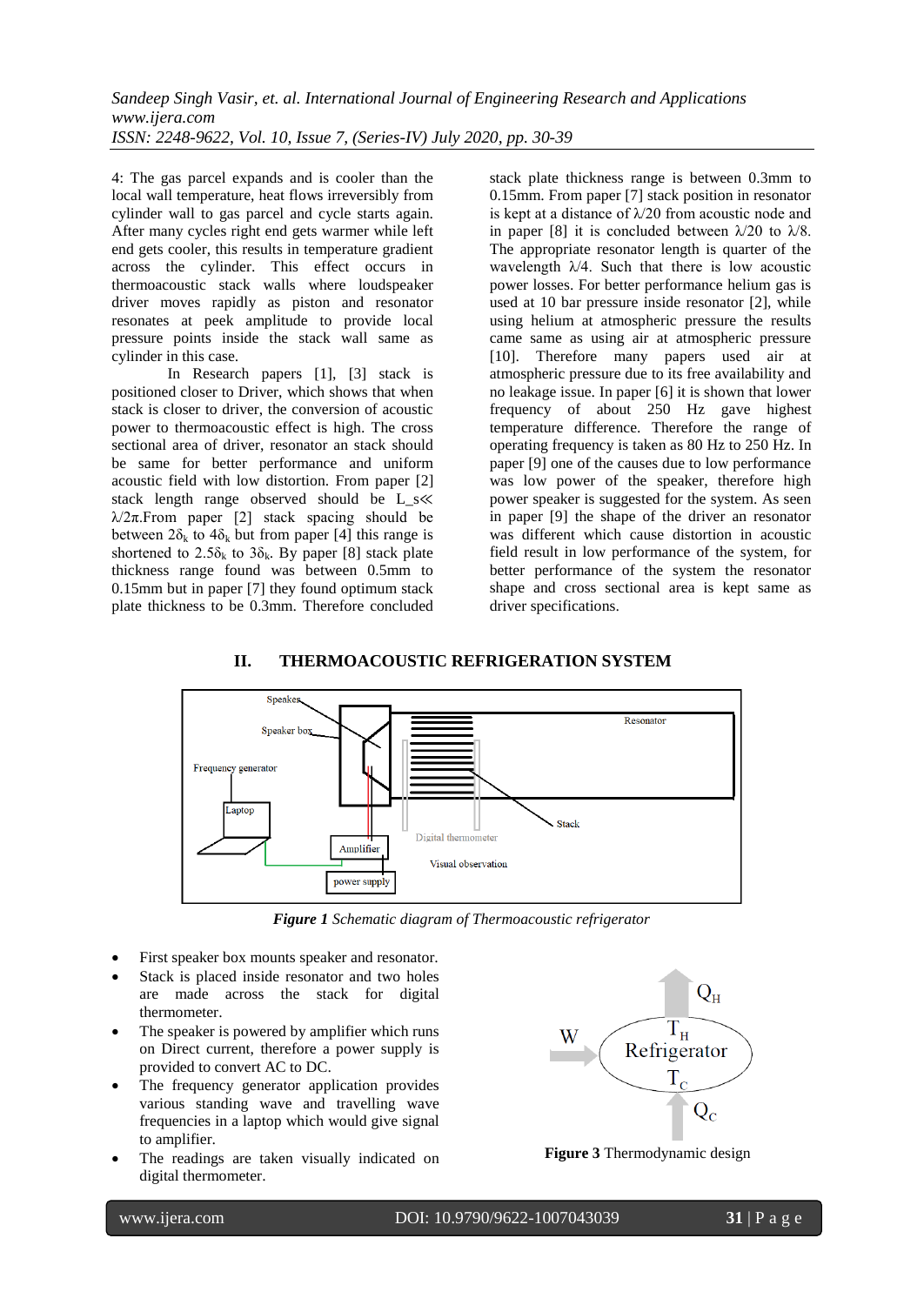- Coefficient of Performance:
- o Function of Refrigerator is to remove a Heat quantity QC at low temperature TC and to Supply a Heat Quantity QH to the surrounding at a high temperature TH. [6]
- o Considering there is no mass flow in or out of system
- By First Law of Thermodynamics
- $O$   $U = QC QH + W$
- By Second Law of Thermodynamics
- $\circ$   $S = (QC / TC) (QH / TH) + Si$
- Integration Over one cycle Yields
- $O = OH = OC + W$
- $QH / TH = (QC / TC) + Si$
- $\bullet$  We know, COP = QC /W
- $O$  COP = QC/ QH QC
- $\bullet$  Since Si > 0
- o  $(QC / TC) \leq (QH / TH)$
- This gives,
- o  $COP \le TC / (TH TC)$
- Carnot coefficient of performance (Maximum performance)
- $\circ$  COP<sub>carnot</sub> = TC / (TH TC)
- This COP can be made larger than one if TC > TH/2

# **III. DELTA EC DESIGN SELECTION**

- Design parameter range :
- Stack Length  $L_s \ll (\lambda/2\pi)$
- Stack Position  $x_s = \lambda/20$  to  $\lambda/8$
- Stack plate thickness =  $2y_0$  to 3.5y<sub>0</sub>
- Frequency Range = 30 Hz to 250 Hz
- Resonator length range  $= 0.1977$ m to 1.1125m
- In all Delta Ec models
- o the test ran at atmospheric air pressure
- o Speed of sound and air density is taken with respect to  $40^{\circ}$ C
- $\circ$  Hot side of stack is at 40<sup>°</sup>C



**Figure 4 TAR Model MS2 Schematic diagram at λ/20 and Ls = 225mm**

#### **3.1 Delta Ec Model MS2**

 Speaker manufacture recommended volume setting of speaker back box is 28.32 liters, and front box (resonator) is 35.40 liters.

- Dimensions of resonator:
- o Resonator diameter as per dimensions of Speaker = 312mm >311mm(speaker)
- $\circ$  Length of resonator  $L_r = \frac{v}{\pi r}$  $\frac{v}{\pi r^2}$  = 463.024mm
- o Resonator face end surface area =  $0.07645 \text{ m}^2$
- Frequency =  $\frac{c}{4 L_r}$  = 192.21 Hz
- Stack length L<sub>s</sub> $<<$  ( $\lambda/2\pi$  = 294.76mm)
- $\circ$  Stack length to be tested = 100mm, 150mm, 225mm(max)
- Stack position from driver =  $\lambda$ /20 = 92.6mm
- Temperature difference obtained =  $37^0C$
- Conclusions of this model:
- o The temperature difference parameter got mostly changed by one specific parameter which is length of stack  $L_s$ . Showing that the increase in length of stack brings increase in temperature difference.
- $\circ$  E<sub>dot</sub> is the acoustic power which is affected by stack spacing  $2y_0$ , lower the stack spacing more the acoustic power drop occurs.
- o The acoustic power drop is lower at stack position  $\lambda$ /8 than at stack position  $\lambda$ /20. Therefore closer the stack from the driver more the acoustic power drop occurs.

The temperature difference parameter maxed only by parameter Stack length therefore in further evaluation maximum stack length is considered.



**Figure 5 blue line- Temperature, red line- total power, violet line- acoustic power. At λ/20 and Ls = 225mm**



**Figure 6 Schematic diagram of Delta EC Model number M 80 225**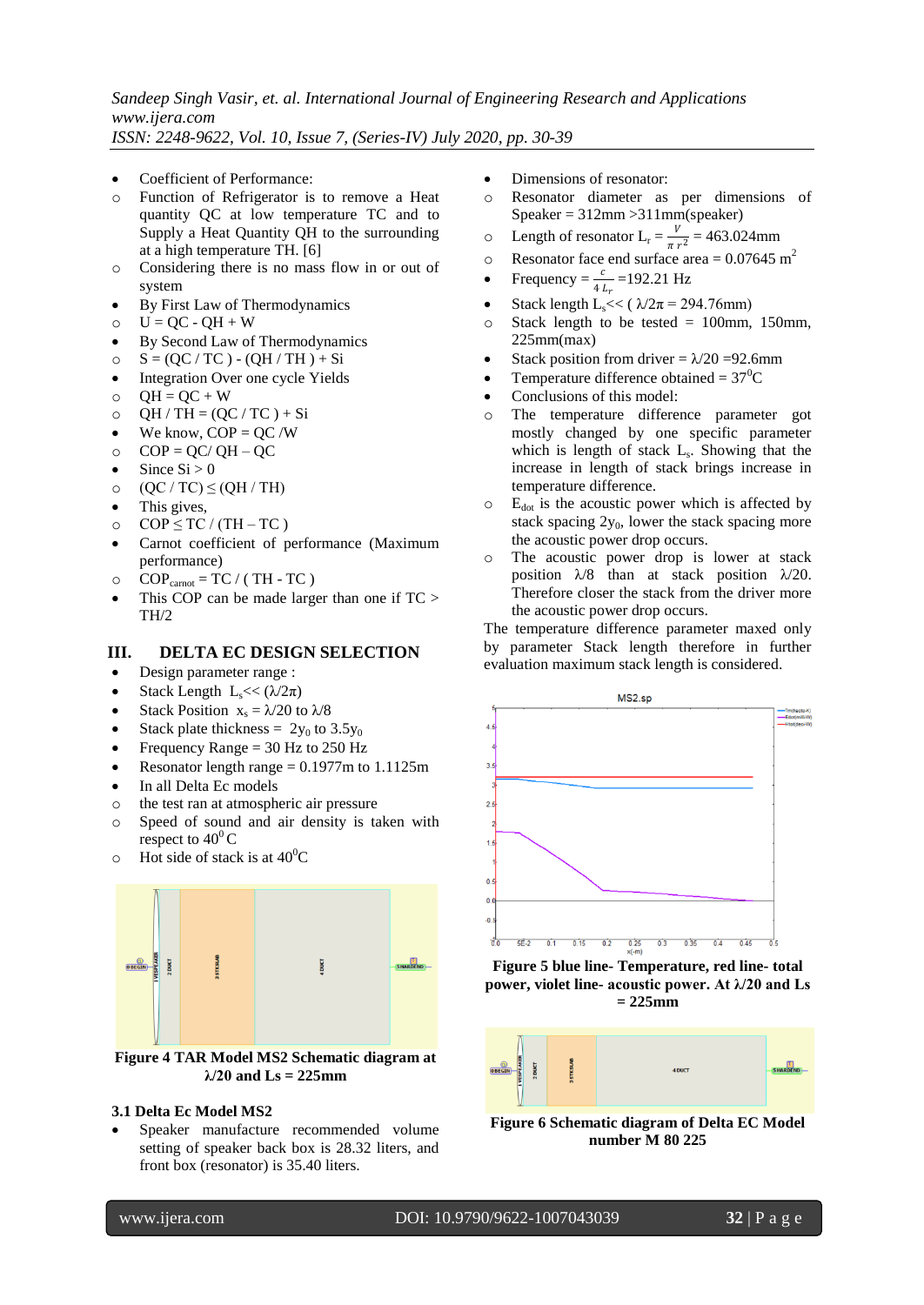## **3.2Delta EC Model M 80 225**

- Parameters of this model:
- $\circ$  Stack length = 225mm
- $\circ$  Frequency = 80Hz
- $\circ$  Resonator length = 1.1125m
- o Stack position  $\lambda/20 = 222.5$ mm
- Temperature difference obtained =  $54^{\circ}$ C



#### **3.3Delta EC model M 100 225**

- Temperature difference obtained =  $52^{\circ}$ C
- The Schematic diagram is identical as previous model.
- Parameters of this model are:
- $\circ$  Stack length = 225mm
- $\circ$  Frequency = 100 Hz
- $\circ$  Resonator length = 0.89m
- o Stack position  $\lambda/20 = 178$ mm





#### **3.4Delta EC model M 120 225**

- Temperature difference obtained =  $49^{\circ}$ C
- Schematic diagram is identical to model M 80 225
- Parameters of this model
- $\circ$  Stack length = 225mm
- $\circ$  Frequency = 120 Hz
- $\circ$  Resonator length = 0.89m
- o Stack position  $\lambda/20 = 148.3$ mm
- $\triangleright$  By comparison of these four models we observe that temperature difference parameter gets

higher by decrease in frequency at the cost of decrease in acoustic power.

- $\triangleright$  The Acoustic power in other hand increases when frequency is increased, we get more acoustic power drop in thermoacoustic stack.
- $\triangleright$  It is concluded that higher temperature difference results in higher cop of the system, therefore lowest frequency output of speaker 80 Hz and parameters related to it are taken into further study for optimum TAR design.



**Figure 9Delta EC model M 120 225**



## **Figure 10 Schematic diagram Delta EC model M 80 225 Port 1**



**Figure 11Delta EC model M 80 225 Port 1**

## **3.5 Delta EC model M 80 225 Port 1**

 As Shown in research papers [1],[3],[4],[5] having a cone and a buffer system, modification to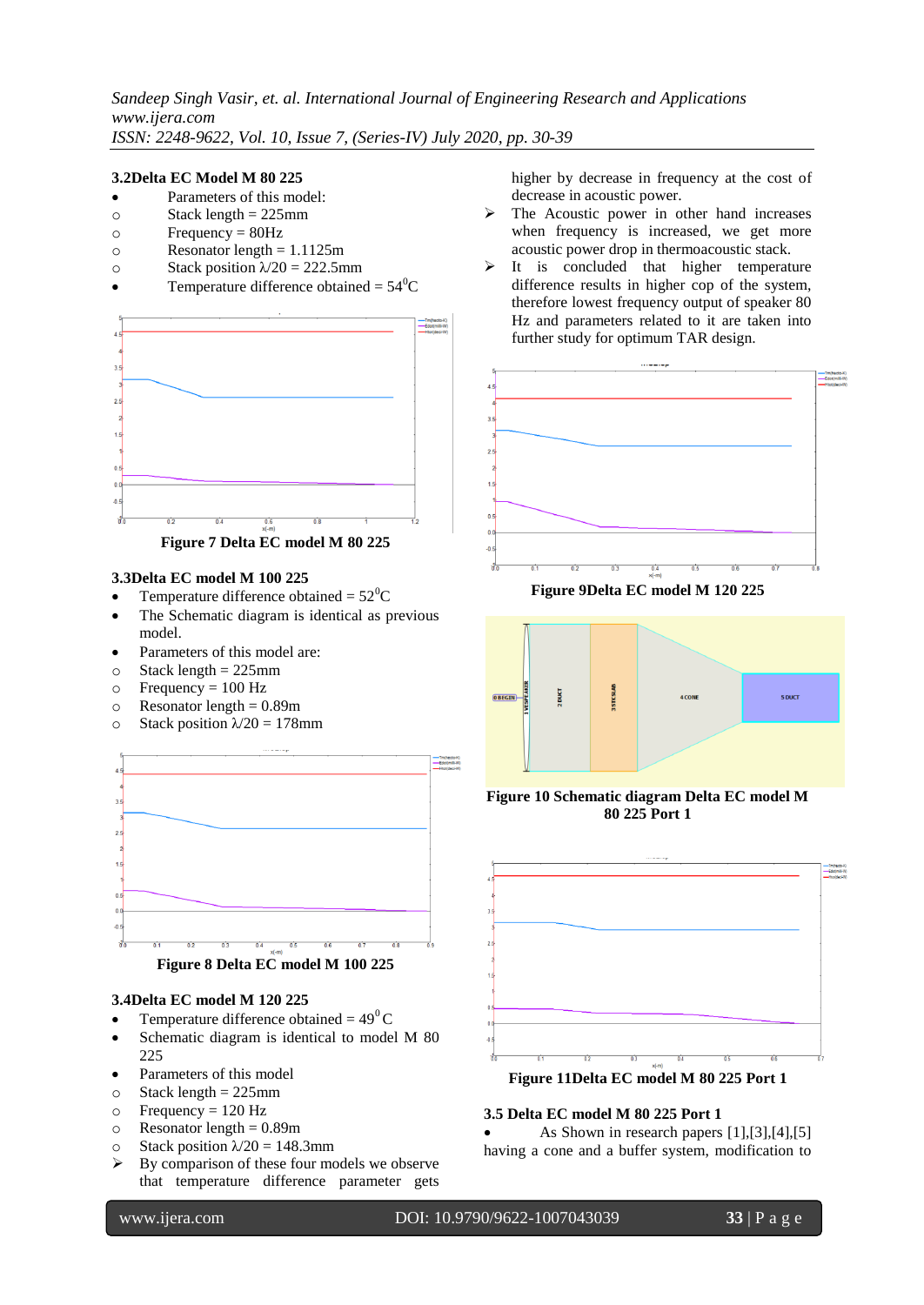*Sandeep Singh Vasir, et. al. International Journal of Engineering Research and Applications www.ijera.com*

*ISSN: 2248-9622, Vol. 10, Issue 7, (Series-IV) July 2020, pp. 30-39*

model M 80 225 is done by introducing cone and open end system.

Delta EC model M 80 225 Port 1

- As per speaker manufacture volume for box, resonator volume is taken as 35.4 liter.
- The volume till stack end is  $V_{\text{stack}} = 25612022.6$  $mm<sup>3</sup>$ .
- Port end dimensions provided by the manufacturer are:
- $\circ$  Port length = 204 mm
- o Port diameter = 102mm
- $\degree$  Then port volume V<sub>port</sub> = 1666941.62 mm<sup>3</sup>
- Cone parameters
- o Cone volume  $V_{\text{cone}} = V_{\text{total}} (V_{\text{stack}} + V_{\text{port}})$ 8121035.77mm<sup>3</sup>
- $\circ$  Cone length = 222.25mm
- $\circ$  Cone radius  $r_1 = 156$ mm
- $\circ$  Cone radius r<sub>2</sub> = 51mm
- Parameters of this model :
- $\circ$  Stack length = 225mm
- $\circ$  Frequency = 80 Hz
- $\circ$  Resonator length = 1.1125 m
- o Stack position  $\lambda/20 = 222.5$ mm
- Temperature difference obtained =  $23^{\circ}$  C

#### **3.6 Delta EC conclusions**

- The Model M 80 225 without combination of cone and port end gave the highest temperature difference, therefore this simple design parameters is chosen for experimental setup are given below:
- $\circ$  Stack length = 225mm
- $\circ$  Frequency = 80Hz
- $\circ$  Resonator length = 1.1125mm
- $\circ$  Resonator diameter = 312 mm
- $\circ$  Stack Diameter = 310 mm
- o Stack position  $\lambda/20 = 222.5$ mm



**Figure 12 speaker box fabrication**

# **IV. EXPERIMENTAL SETUP**

## **4.1Design of Speaker box**

- Speaker box recommended volume by manufacturer of speaker is 28.32 liters
- Speaker dimensions in mm without wood thickness
- $\circ$  = 2 X (410 X 410), 4 X (410 X 170)
- Speaker dimensions in mm with wood thickness of 12mm :
- $\circ$  = 2 X (434 X 434), 2 X (434 X 170), 2 X (410) X 170)
- Speaker open face dimension:
- o Circular cut diameter for speaker: 300mm
- $\circ$  Distance of perimeter of circle to the edge  $=$ 67mm
- Speaker box wood material is MDF( Medium density fiberboard)
- Speaker (driver) specifications:
- o JBL A 1500HI 1500W 12inch subwoofer
- $\circ$  Diameter = 300mm
- o Frequency response = 23 Hz to 450 Hz
- o Impedance =  $4 \Omega$
- o Motor force factor  $B_L = 14.08$  T<sub>M</sub>
- o Moving Mass  $M_{MD} = 171.00$  gms
- o Maximum power output: 1500 W
- o RMS power output: 325 W



**Figure 13Resonator fabrication**



**Figure 14 resonator and speaker box Fastening**

#### **4.2 Design of Resonator**

- FRP (Fiber reinforced plastic): It is a composite material made of a polymer matrix reinforced with fibers. Polymers such as- epoxy, vinyl ester, polyester thermosetting plastic, phenol formaldehyde resins.
- Cutting dimension on FRP sheet :
- Length of resonator =  $1112.5$ mm + 15mm (for extruded speaker thickness)+2.5mm (cutting  $loss) = 1127.5mm$
- o Width = 986.46mm (perimeter of resonator )+15mm (for bolt and screw and fixing the circumference  $)+$  4mm (for cutting) = 1005 mm
- $\circ$  Number of bolts = 1005/100mm = 10 bolts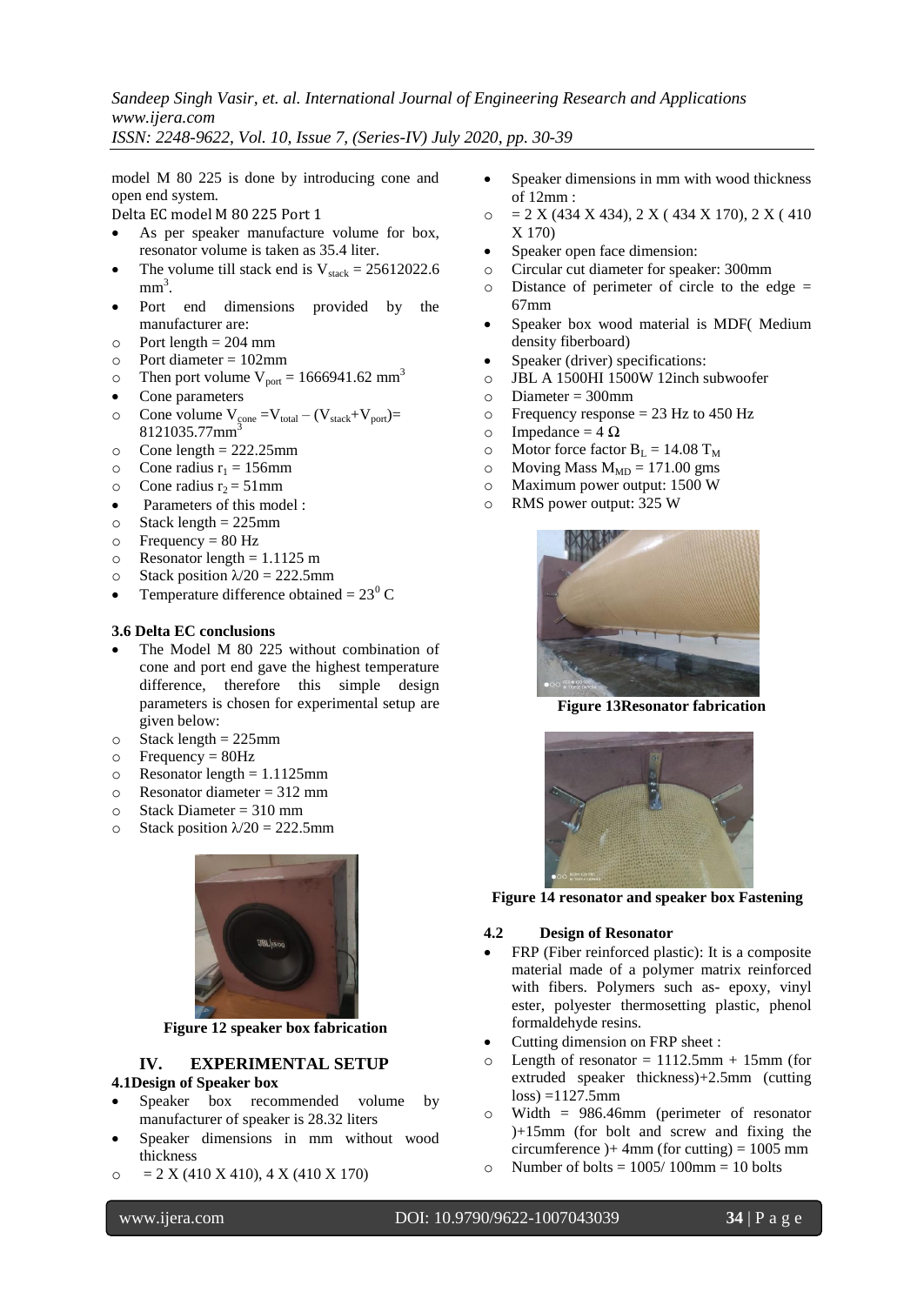- Fastening of speaker box and resonator:
- o Resonator fit tightly on the speaker extension and L-shaped metal couplings are used to fasten resonator on box by bolts and screws.
- o Glue is used to seal additional gaps.



**Figure 15 Stack fabrication 4.3 Stack Fabrication method 4.3.1Method 1: Lamination sheets**

- In this method lamination sheets of thickness 0.125mm is used to make stack.
- A lamination sheet is marked with 7 straight lines and 7 stripes of 5mm are cut and are glued on the marked lines on the lamination sheet by glue gun.
- Another sheet is glued on to the stripes by glue gun.
- The stack length is 225mm and stack diameter is 310 mm same as resonator diameter.
- To make a cylindrical stack from rectangular cuboid, each lamination sheet is cut to precise length to form a cylindrical stack when stack is fabricated.
- The table for exact lamination lengths for half of cylindrical stack, such that stack fabrication is done in two semi cylinder( 150mm radius+150mm radius)
- Number of stacks  $= 300/5 = 60$  Stacks

| Height of<br>Stack(mm) | Angle<br>stack from<br>center(mm) | of Material<br>cut<br>to<br>(mm) | Length of<br>sheet<br>needed | Height of<br>Stack(mm | Angle of<br>stack from<br>center(mm) | Material<br>to<br>cut<br>(mm) | Length<br>of sheet<br>needed |
|------------------------|-----------------------------------|----------------------------------|------------------------------|-----------------------|--------------------------------------|-------------------------------|------------------------------|
| 5                      | 75.4                              | 115.94                           | 78.1                         | 80                    | 28.93                                | 19.35                         | 271.29                       |
| 10                     | 69.3                              | 100.227                          | 109.54                       | 85                    | 26.94                                | 16.70                         | 276.58                       |
| 15                     | 64.5                              | 88.479                           | 133.04                       | 90                    | 24.79                                | 14.28                         | 281.52                       |
| 20                     | 60.57                             | 78.842                           | 152.31                       | 95                    | 22.77                                | 12.8                          | 285.53                       |
| 25                     | 57                                | 7059                             | 168.81                       | 100                   | 20.78                                | 10                            | 289.92                       |
| 30                     | 53.07                             | 63.34                            | 183.30                       | 105                   | 18.81                                | 8.285                         | 293.24                       |
| 35                     | 50.7                              | 56.89                            | 196.21                       | 110                   | 16.87                                | 6.6                           | 296.42                       |
| 40                     | 47.89                             | 51.07                            | 207.84                       | 115                   | 14.95                                | 5.2                           | 299.49                       |
| 45                     | 45.2                              | 45.79                            | 218.4                        | 120                   | 13.05                                | $\overline{4}$                | 301.99                       |
| 50                     | 42.64                             | 40.98                            | 228.03                       | 125                   | 11.159                               | 2.9                           | 304.13                       |
| 55                     | 40.17                             | 36.57                            | 236.85                       | 130                   | 9.28                                 | 2                             | 305.94                       |
| 60                     | 37.79                             | 32.52                            | 244.94                       | 135                   | 7.41                                 | 1.2                           | 307.4                        |
| 65                     | 35.49                             | 28.80                            | 252.38                       | 140                   | 5.55                                 | 0.7                           | 308.54                       |
| 70                     | 33.25                             | 25.38                            | 259.22                       | 145                   | 3.699                                | 0.32                          | 309.35                       |
| 75                     | 31.07                             | 22.24                            | 265.51                       | 150                   | 1.848                                | 0.08                          | 309.83                       |

*Table 1 lamination sheet lengths*



**Figure 16 FRP stack sheets**

י

www.ijera.com DOI: 10.9790/9622-1007043039 **35** | P a g e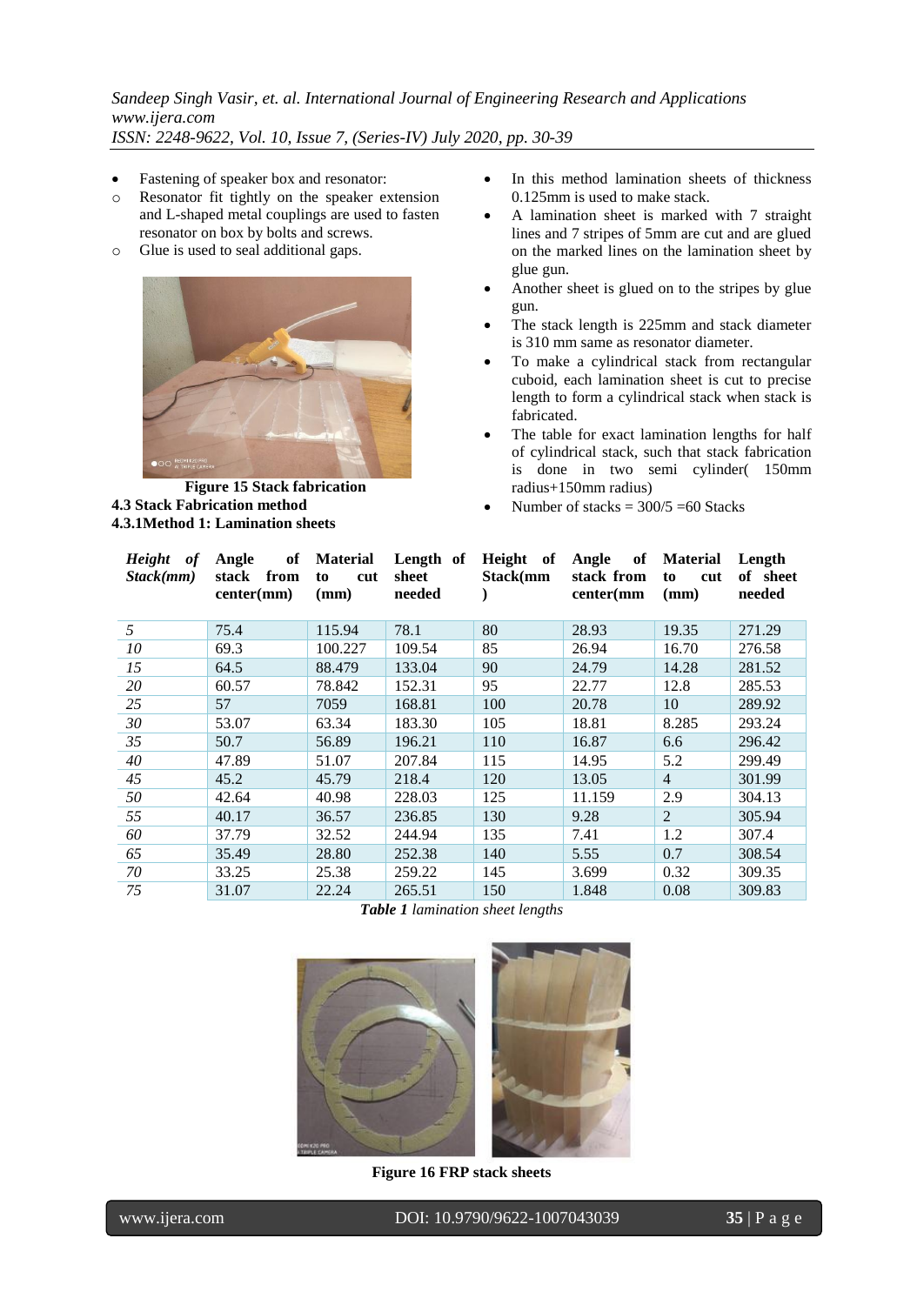#### **4.3.2 Method 2: FRP sheet stack**

- In this method FRP sheets of thickness 1.5mm is used to make stack.
- For 80 Hz system the thermal penetration depth is  $2y_0 = 20$ mm,  $3.5y_0 = 34.27$  mm
- 30mm stack spacing is taken to study.
- Glue gun and fevicol glue did stuck on this sheet therefore circular guides of 15mm were made to fix the FRP sheet in 30mm gaps respectively.
- As the stack spacing is 30mm then the number of stacks  $= 300/30 = 10$  stacks.
- Table for exact FRP sheet lengths to fit into the circular guides.

| Number of stack Height of stack |                 | Angle of the stack | <b>Cutting length</b> | Width<br>of<br>stack |
|---------------------------------|-----------------|--------------------|-----------------------|----------------------|
|                                 | $(\mathbf{mm})$ |                    | (mm)                  | needed               |
|                                 | 20              | 60.07              | 75.16                 | 149.66               |
|                                 | 50              | 41.81              | 38.19                 | 223.6                |
|                                 | 80              | 27.81              | 17.33                 | 265.32               |
|                                 | 110             | 15.46              | 5.43                  | 289.13               |
|                                 | 140             | 3.82               | 0.333                 | 299.33               |

*Table 2 FRP stack sheet dimensions*

- $\triangleright$  As method 1 required 60 stacks to fabricate it got very time consuming, therefore **method 2**  was used having 10 stacks which was easy to fabricate the whole stack.
- $\triangleright$  Difficulty faced during fabrication of FRP stack
- o Glue gun glue, fevicol, or any other glue was not sticking perpendicular to the surface of the stack.
- o The FRP sheet is deformed in curved shape and it's very difficult to shape it straight.
- o Lots of force is require to cut the FRP sheet, I recommend to buy larger cutting scissor so that it's easy to cut the sheet.
- o I used hand grinder with metal cutting disc to cut the FRP sheet, while doing so it produced lots of powered dust which caused skin rashes for one day. I would recommend to cover skin fully and wear mask and glasses while cutting with grinder.
- $\triangleright$  Causes that led to discard method 1 of stack fabrication are:
- o Stack fabrication of 60 stacks method was very time consuming.
- o Smaller stack spacing which led to complex fabrication.
- o 40 W glue gun device which melted glue slowly.



**Figure 18 Acrylic Stack**



**Figure 17 Stack in resonator**

## **4.3.3 Acrylic stack fabrication by method 2**

- properties of Acrylic stack
- o Thermal conductivity: 0.19 W/mK
- $\circ$  Density : 1.19 g/cm<sup>2</sup>
- o Modulus of elasticity :3300MPa
- Stack spacing: 15mm, Stack length: 350mm
- Number of stacks considering the thickness of the sheet and circular guide thickness(15mm) 15sheets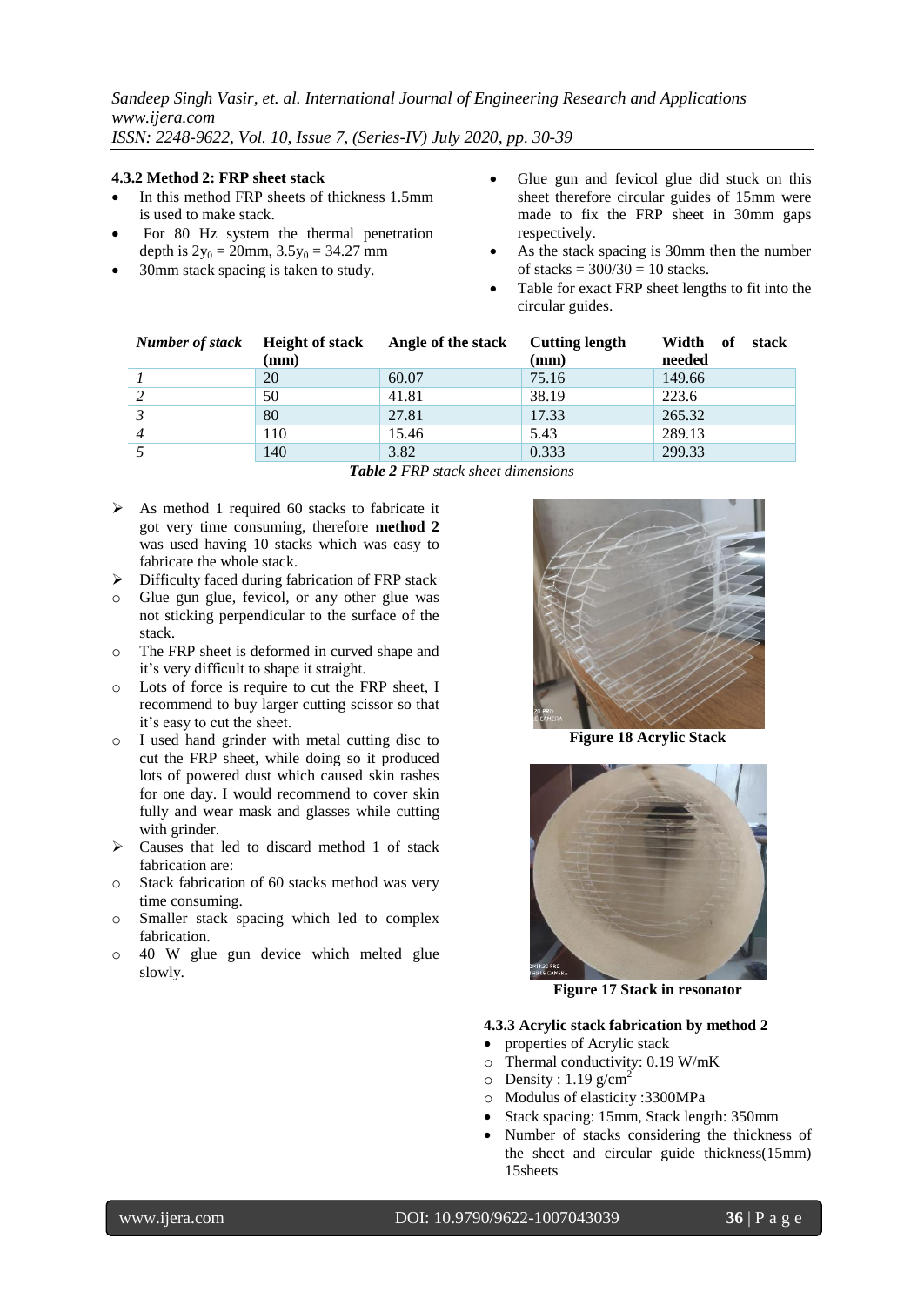| of<br>Number   | Sheet position | Sheet width |
|----------------|----------------|-------------|
| stack sheet    | (mm)           | (mm)        |
| 1              | 32             | 165         |
| $\overline{2}$ | 49             | 205         |
| 3              | 66             | 235         |
| 4              | 83             | 255         |
| 5              | 100            | 270         |
| 6              | 117            | 280         |
| 7              | 135            | 287         |
| 8              | 151            | 289         |
| 9              | 168            | 285         |
| 10             | 185            | 280         |
| 11             | 202            | 270         |
| 12             | 219            | 255         |
| 13             | 236            | 235         |
| 14             | 253            | 205         |
| 15             | 270            | 165         |



**Figure 19 Amplifier**



**Figure 20 Digital thermometer**



**Figure 21 Power Supply**

Lamination sheets are soft and very flexible to work with.

- Amplifier: XM-N1004 Sony
- o Frequency response: 5 Hz to 50 KHz
- o Noise ratio 100 db
- o Operating voltage : 12 v DC, 32A
- o Output max power : 1000 W
- o RMS power output: 175 W, 4  $\Omega$  bridge mode
- Power supply: 12V 50A 600W DC
- Auxiliary components:
- o Digital Thermometer:
- **Temperature measurement:**  $-50^{\circ}$ C to  $+300^{\circ}$ C
- **Temperature accuracy:**  $\pm 1^{\circ}C$



**Figure 41 Experimental setup**

# **V. EXPERIMENTAL RESULTS AND DISCUSSION**

- The Fabricated stack as per design was placed into the resonator at different lengths of  $\lambda/8$  = 0.5562m,  $\lambda$ /14 = 0.3178m,  $\lambda$ /20 = 0.2225m.  $\lambda$  = 4.45m
- Holes were made on the resonator across the stack for digital thermometer.
- The temperature readings across the stack at stack position  $\lambda/8 = 0.5562$ m is given in table 4

| <b>Time</b>               | Cold side of stack (side<br>close to driver $C$ | Hot side of stack (side<br>close to resonator open<br>end) $^{0}C$ | <b>Temperature</b><br>difference $\Delta T$ |
|---------------------------|-------------------------------------------------|--------------------------------------------------------------------|---------------------------------------------|
| 1 min                     | 32.2                                            | 32.5                                                               | 0.3                                         |
| 2min                      | 32.2                                            | 32.5                                                               | 0.3                                         |
| 3min                      | 32.0                                            | 32.6                                                               | 0.6                                         |
| 4min                      | 32.0                                            | 32.8                                                               | 0.8                                         |
| <i><b>5min</b></i>        | 31.8                                            | 32.9                                                               | 1.1                                         |
| <i><u><b>6min</b></u></i> | 31.8                                            | 32.9                                                               | 1.1                                         |
| 7min                      | 31.6                                            | 33.0                                                               | 1.4                                         |
| 8min                      | 31.5                                            | 33.0                                                               | 1.5                                         |
| 9min                      | 31.5                                            | 33.0                                                               | 1.5                                         |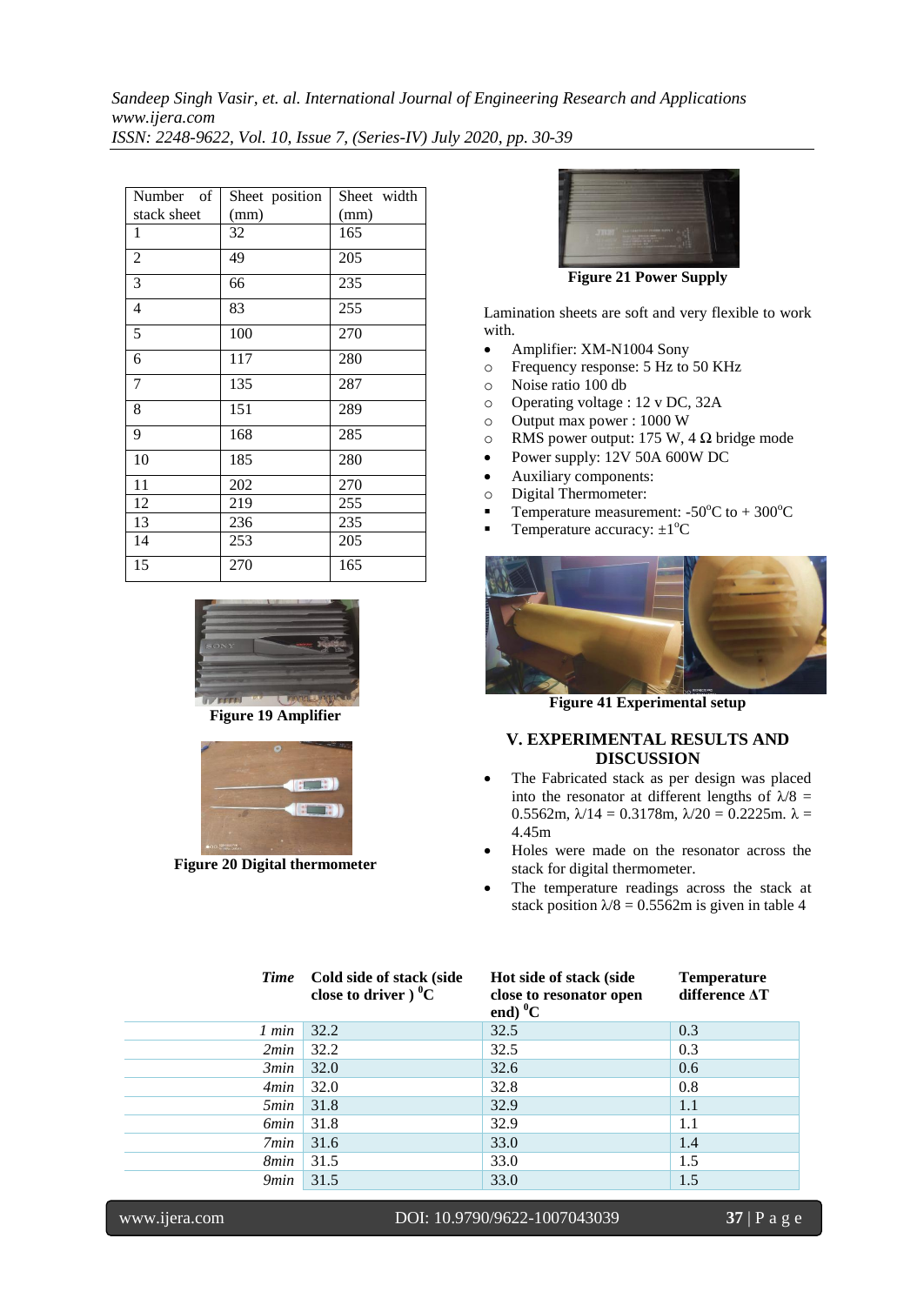*Sandeep Singh Vasir, et. al. International Journal of Engineering Research and Applications www.ijera.com*

*ISSN: 2248-9622, Vol. 10, Issue 7, (Series-IV) July 2020, pp. 30-39*

| 10min                     | 31.5                          | 33.0                                                                                                    | 1.5                |
|---------------------------|-------------------------------|---------------------------------------------------------------------------------------------------------|--------------------|
|                           |                               | Table 3 temperature readings across the stack at stack position $\lambda$ 8                             |                    |
|                           |                               |                                                                                                         |                    |
|                           |                               | The temperature readings across the stack at stack position $\lambda/14 = 0.3178$ m is given in table 5 |                    |
| <b>Time</b>               | Cold side of stack (side      | Hot side of stack (side                                                                                 | <b>Temperature</b> |
|                           | close to driver $0^{\circ}$ C | close to resonator open                                                                                 | difference AT      |
|                           |                               | end) $^{0}C$                                                                                            |                    |
| 1 min                     | 32.2                          | 32.2                                                                                                    | $\mathbf{0}$       |
| 2min                      | 32.1                          | 32.5                                                                                                    | 0.4                |
| 3min                      | 32.0                          | 32.6                                                                                                    | 0.6                |
| 4min                      | 31.9                          | 32.8                                                                                                    | 0.9                |
| 5min                      | 31.9                          | 32.9                                                                                                    | 1.0                |
| <b>6min</b>               | 31.8                          | 32.9                                                                                                    | 1.1                |
| 7min                      | 31.7                          | 33.0                                                                                                    | 1.3                |
| 8 <sub>min</sub>          | 31.4                          | 33.2                                                                                                    | 1.8                |
| 9min                      | 31.3                          | 33.3                                                                                                    | $\overline{2}$     |
| 10min                     | 31.3                          | 33.3                                                                                                    | $\mathfrak{D}$     |
|                           |                               | Table 4 the temperature readings across the stack at stack position $\lambda/14$                        |                    |
|                           |                               | The temperature readings across the stack at stack position $\lambda/20 = 0.2225$ m is given in table 6 |                    |
| <b>Time</b>               | Cold side of stack (side      | Hot side of stack (side                                                                                 | <b>Temperature</b> |
|                           | close to driver $0^{\circ}$ C | close to resonator open                                                                                 | difference AT      |
|                           |                               | end) $^{0}C$                                                                                            |                    |
| 1 min                     | 32.0                          | 32.2                                                                                                    | 0.2                |
| 2min                      | 32.1                          | 32.6                                                                                                    | 0.5                |
|                           |                               |                                                                                                         |                    |
| 3min                      | 32.0                          | 32.8                                                                                                    | 0.8                |
| 4min                      | 31.8                          | 33.1                                                                                                    | 1.3                |
| 5min                      | 31.7                          | 33.3                                                                                                    | 1.6                |
| <i><u><b>6min</b></u></i> | 31.5                          | 33.4                                                                                                    | 1.9                |
| 7min                      | 31.4                          | 34                                                                                                      | 2.6                |
| 8min                      | 31.2                          | 34.1                                                                                                    | 2.9                |
| 9min                      | 31.2                          | 34.2                                                                                                    | 3                  |
| 10min                     | 31.1                          | 34.3                                                                                                    | 3.2                |

*Table 5 the temperature readings across the stack at stack position λ/20*

- The maximum experimental temperature difference obtained is  $\Delta T = 3.2^{\circ}C$  at stack position  $\lambda$ /20 close to driver.
- The experimental results shows that:
- o At positions  $\lambda/14$  and  $\lambda/8$ , the thermoacoustic effect gets low in stack as keeping stack further away from the driver.
- o The performance of the system increases when stack is placed closer to driver.
- It was observer that the resonator vibrated highly at 80 Hz, as the resonator was designed to resonate at 80 Hz, reverberations from the building were audible at 50% volume of driver.
- Analytical results from Delta EC gave the following conclusions:
- o Acoustic power increases when stack thickness decreases or when frequency of the driver increases.
- o Temperature difference around the stack increases:
- When the driver frequency gets lower
- When Stack length increases
- For atmospheric pressure thermoacoustic refrigerator, the cost of the project was feasible to fabrication but for high pressure system many more components needed like pressure vessel instead of resonator, pressure seals gaskets which would increase the cost of the project and require sufficient funding.
- This study and setup can be used for further research for high powered thermoacoustic device.

## **VI. CONCLUSION**

- The maximum experimental temperature difference obtained is  $\Delta T = 3.2^{\circ}C$  at stack position  $\lambda$ /20 close to driver.
- The experimental results shows that:
- o When stack is placed closer to driver the temperature difference rises.
- o The performance of the system increases when stack is placed closer to driver.